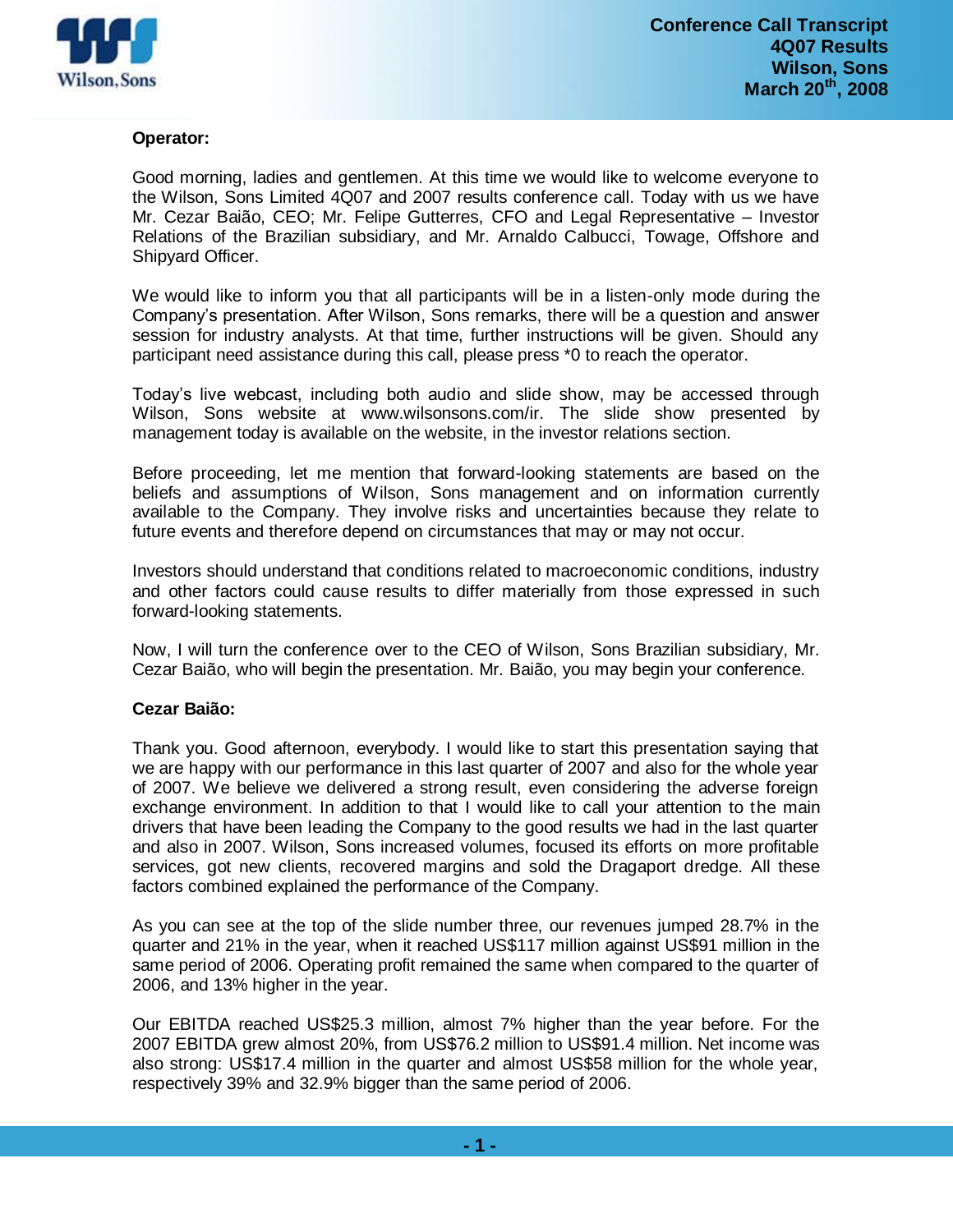

Passing to the next slide, slide number four, I would like to share with you some important events that happened after our last release. Dragaport sold its dredges, Macapá and Boa Vista, to Great Lakes Dock and Co., a north-American dredging company, generating a net profit of US\$3.4 million for Wilson, Sons.

Talking about Tecon Rio Grande expansion, the third berth is going to be concluded in four to six months from now, and the two post-Panamax Gantry cranes and four RTGs are going to be delivered in the 2Q08.

Related to our offshore division, we have four PSVs under construction; two are going to be delivered in 2008, one in 2009 and another one in 2010. Besides that, we are also building, in our shipyard, four PSVs to a Chilean company in a contract of more or less US\$100 million that will be delivered until 2011.

Related to price increase, our most important movements were in port terminals and towage, where we increased price with the objective of recovering margins.

Now, I will pass the ball to Felipe, who will give you more details about each of our divisions.

# **Felipe Gutterres:**

Thank you, Cezar. Good afternoon. Talking about port terminals, the volumes were 3% better this quarter compared to the 4Q06, and the trend of more deep-sea full containers continues. Deep-sea full containers grew 12.2% in the quarter and 10.2% in the year compared to 2006. As we have already addressed during our last calls, the volumes did not grow more because of the shipment in Rio Grande, which moved to Montevideo due to the lack of window space, as we reached capacity in Tecon Rio Grande. We strongly believe that after the expansion we will be very competitive and this type of cargo should come back to the terminal.

With regards to the cargo flow, I have to call your attention to the fact that the export cargos that float to our ports continue to grow consistently. Just to give an example, tobacco grew 67% this quarter and generated a cumulative growth of 30% in the year. Frozen chicken grew 24%, rice 27% and spare parts 16% in the year of 2007.

Revenues increased 11.4% in the quarter, as you can see in the right side of the slide, and 17% in the year. The main explanations for that are better mix of containers moved, rebuilt of the specialized terminal that serves the oil and gas industry, Brasco, margin recovery and higher cabotage volumes that we served in both terminals.

Just to give an idea, Brasco, our port terminal that serves the oil and gas industry, accounted for 8.1% of the total revenue of this business unit in this quarter against 5.6% in the same period of last year. In 2007, it accounted for the same 8.1% against only 3.6% in 2006. The number of contracts served by Brasco jumped from 2.4 in 2006 to 4.1 in 2007.

In terms of EBITDA, terminals posted a result 19.6% lower than the same quarter of 2006, and this in part is explained by additional costs in current view of restriction of capacity, since the investments are not operational yet; 7% increase in the number of employees in the terminals; in fact, impact of the foreign exchange devaluation of 17%; and because of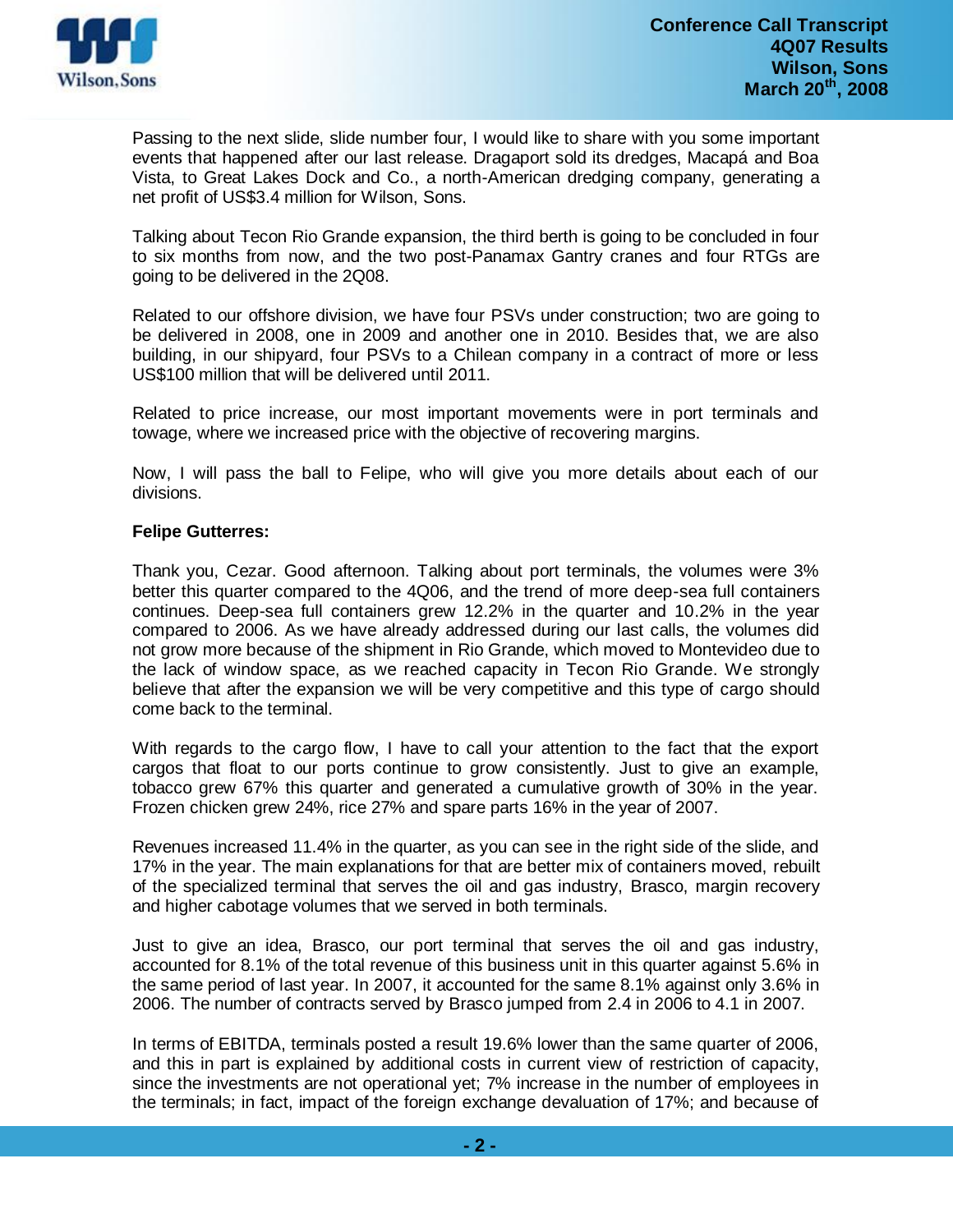

some non-recurring effects such as phantom stock options to executives of this segment booked in the amount of US\$0.6 million, provisions for contingencies and fiscal credit from the recoup of the overpaid taxes in the past in the amount of US\$2.9 million.

The 2007 EBITDA was 10.6% higher than 2006, reaching US\$49.6 million, and the adjusted EBITDA, excluding the non-recurring effects, was US\$13.9 million in the quarter and US\$48.9 million in the year.

Going to the next chart, slide six, I can give you more information on towage. Towage posted another strong result, explained by 4.9% increase in maneuver this quarter; strong growth in spot services — just to remind you, the spot services are comprised of harbor towage, ocean towage, support to salvage and also support to offloading substances to Petrobras. Besides that, our tugs serve the higher deadweight vessels.

Considering 2007 against 2006, volumes increased by 1.5%. The spot and special services accounted for 12.7% of the total revenues in the quarter compared to only 2.7% in the same period of last year. Analyzing the year end, the special services accounted for 7.6% against only 1.4% last year. Revenues increased 25.3% in the quarter and almost 24% in the year.

The growth in EBITDA and also in the EBITDA margin was a result, basically, of the higher margins from special services and higher dead weight vessels in addition to more volumes attended. EBITDA expanded 62.3% in the quarter, reaching US\$16.3 million; and analyzing the year, the growth was also very substantial. Towage posted an EBITDA of US\$53.7 million, which is the equivalent to an EBITDA margin of 36.6%. Excluding nonrecurring effects, the result would be even better: US\$54.6 million or 37.2% of EBITDA margin.

Going to logistic, in the next chart, the operational figures present consistent growth of 15.8% in transport of containers and a significant increase in number of operations, that grew 9.1% in the quarter. These two effects combined explain the jump in revenues from US\$13.7 million to US\$22 million in the 4Q07, which is the equivalent to a growth of 58.2%. The same behavior can be observed in the year end; I would like to call your attention to the performance of our abundant warehouse in São Paulo that continues to be very good and to take advantage of the booming import environment in Brazil.

The EBITDA reached US\$1.7 million in the 4Q, and this business unit posted a cumulative EBITDA of US\$5.3 million in the year end, delivering a 7.6% of EBITDA margin in 2007.

Going to shipping agency, on slide eight, the shipping agency has been suffering with the loss of one client that decided to open its own agency, and also with the USD depreciation. This business unit was able to increase significantly its revenues this quarter in comparison to 2006 and 14.7% if we analyze year-to-year figures. The increase in revenues was basically explained by increase in the number of containers controlled and increase in the agency of tramp clients. On the other hand, there were some events that had a negative impact in the shipping agency; the most important one was the exchange rate impact.

The USD devaluated 17% comparing the 4Q07 to 4Q06. The shipping agency has almost 100% of its revenues in USD and cost almost 100% in Reais. So, when Real evaluates,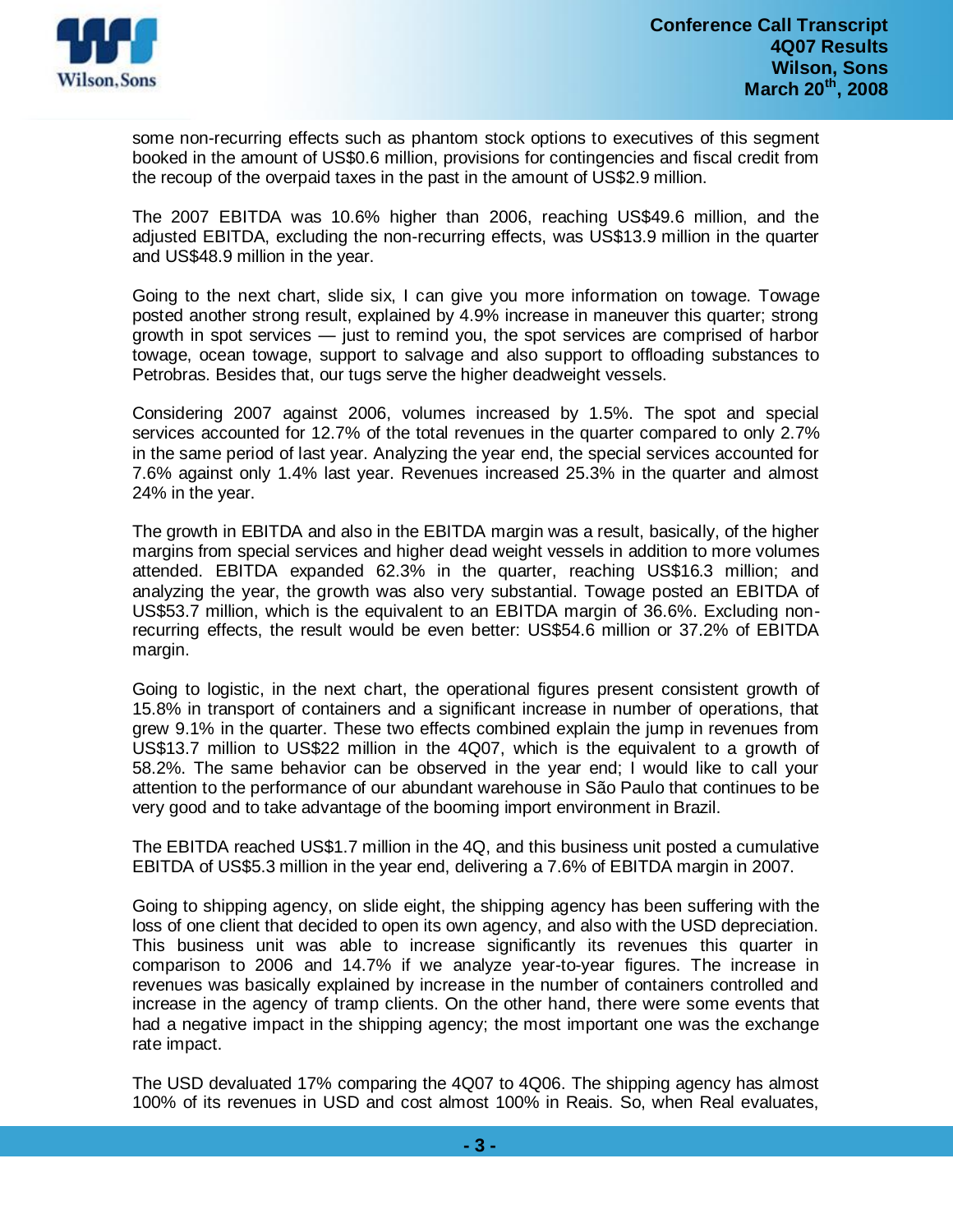

this mismatch hurts margins dramatically. Besides that, the Company reevaluated the amount considered as allowance to doubtful accounts and provisions to civil and labor claims, adding US\$1.8 million and US\$0.4 million, respectively, to its costs.

In addition to that, the result was also impacted by the phantom stock options provisions recalling the business unit. All of these effects combined explain the poor performance of this business unit in the quarter as you can see in the EBITDA graph.

Going to the year end, EBITDA went down to US\$4.5 million from US\$9.1 million delivered last year. But, excluding some non-recurring effects, the business generated an EBITDA margin of 34.2%.

Going to offshore, on slide nine, the most important remark was the restart of operations of Fragata, our new PSV, to serve Petrobras in a long-term contract, which has margins around 30% higher than the first two PSVs we have in our fleet. This explains the growth in volumes and also in revenues.

On the other hand, the USD depreciation and higher crew cost had been impacting offshore margins, but even with this adverse environment we posted higher EBITDA and EBITDA margins than last year.

Going to slide ten, I can give you more information on non-segmented activities. I have to call your attention to the sale of the dredges by Dragaport in the quarter, as you can see on the left-hand side of the chart. Analyzing the 4Q graph, you can see that the transaction generated US\$3.4 million and the Company also reviewed the provisions for phantom stock options, allocating US\$0.4 million that was the amount posted and booked in this segment to other business units. The Company also increased provisions for contingencies and took advantages of some savings in expenses in comparison to the same period of 2006.

Going to the year end, the main differences are related to higher bonus paid because of better performance, phantom stock options booked in the amount of US\$1.1 million, provisions for contingencies, and exchange rate impact.

On slide 11, we can see the net income for the quarter and the explanations for that. The net income this quarter was 47.7% better than the same period of last year, excluding all the non-recurring effects that were impacting our results in the quarter.

The main explanation for this performance comes from the growth in revenues already explained by Cezar and I during the presentation and savings in raw materials and consumables, as a result of the decrease in some activities that are raw material intensive, such as shipyard for third parties. The result is also impacted by financial income on the cash invested.

Going to slide 12, we analyze the net income for the year end and we have to exclude some non-recurring results to make the correct comparison. After that, we get US\$42.4 million for 2006 and US\$59.2 million for 2007, which is equivalent to a jump of 39.5% in the period. This can be strongly explained by the improvements in our revenues savings in raw materials and financial income.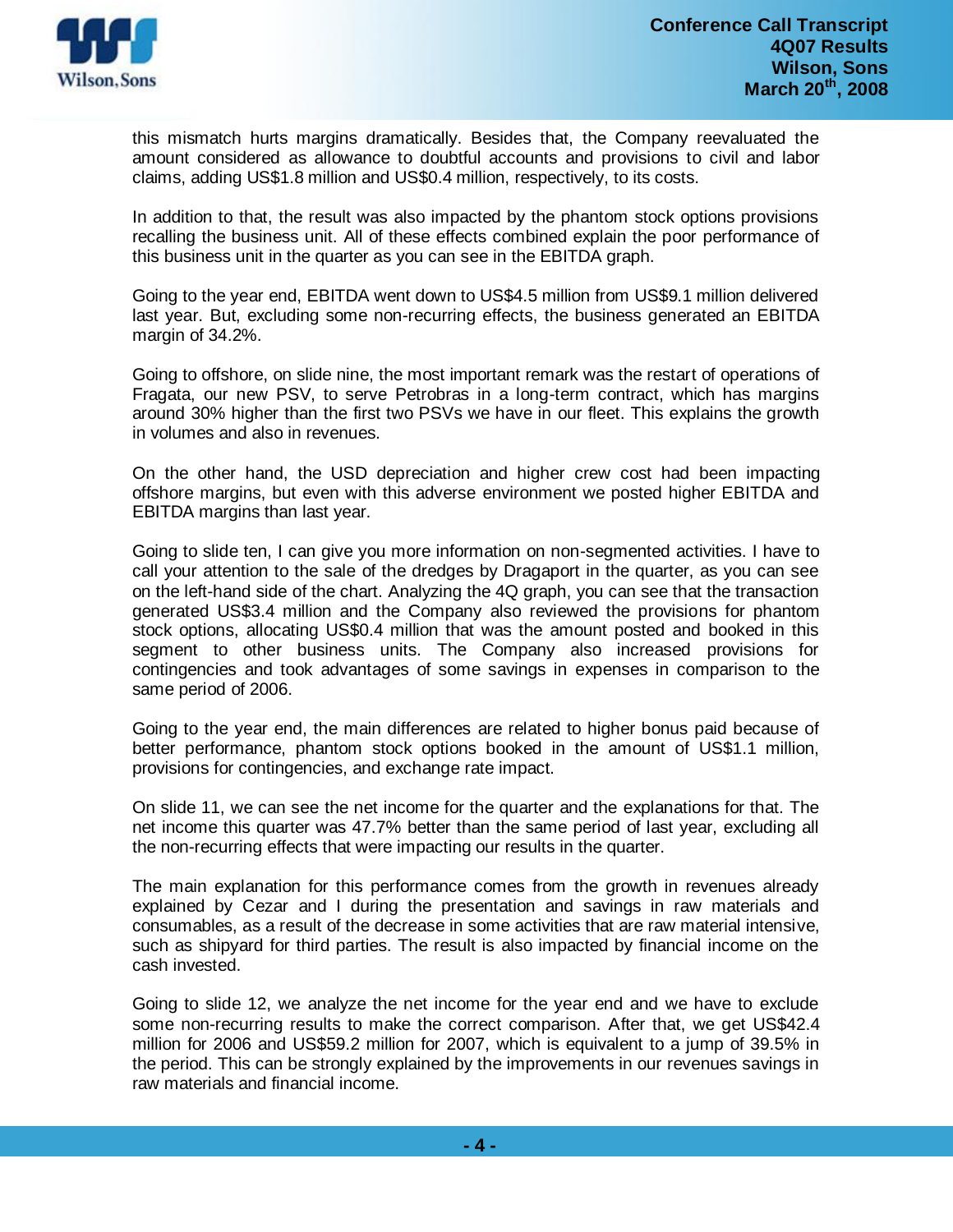

On slide 13, we can see capital expenditure and leverage. We are increasing our capital expenditure to support the expansion cycle of the Company. Wilson invested US\$35.7 million more than in the same quarter of last year, which represents an increase of 320%, more or less. The unit that we invested the most was towage, which consumed US\$19.1 million out of US\$46.9 million invested, followed by offshore with something around US\$15 million.

Analyzing the year of 2007, the capital expenditure increased dramatically, 135%, reaching US\$99.2 million. And in terms of leverage, Wilson, Sons raised funds for ship constructions from BNDES, which explains the US\$25 million increase in debt and posted a net cash of US\$48.2 million in December.

Now I would like to pass the floor back to Cezar Baião.

## **Cezar Baião:**

OK, Felipe, thank you. To finish this presentation, I would like to leave you with some messages. As you can see on the top of slide 14, our revenue has been growing at a CAGR of 23% since 2004. in terms of EBITDA, we have been improving our results at a CAGR of 24% also since 2004. These results have been delivered even considering the adverse environment of the exchange rate. Just to make a remark, since January 2004 the USD has devaluated 37% against the Brazilian Real. We are in the middle of our expansion cycle; comparing to 2006, we more than doubled our investments and we will invest more in 2008.

I am very happy with the positive trends of our business model and I am sure that the strong results delivered in the period and our continuous growth are evidences of Wilson's ability to deal effectively with this environment. I take this opportunity to thank all our employees that worked really hard to generate these great results we posted in 2007 and also to the management that is totally committed to the profitability of the group and to increase shareholder's value.

So, thank you very much and now we are happy to answer questions that you might have.

## **Andrew West, Harding Loevner:**

Good morning, gentlemen. Nice set of results. I am wondering if you are prepared to offer any sort of outlook for 2008 regarding volumes and any or all of your operations. I am particularly interested in any view on the pricing outlook at the ports.

## **Felipe Gutterres:**

OK. Thank you for your question. We normally do not give guidance on volumes and revenues for the next years. But obviously we are expanding the capacity by 60% and we should fulfill this capacity in three to four years. So, obviously we expect higher volumes in our port terminals.

In terms of price increase, I will ask Cezar to answer.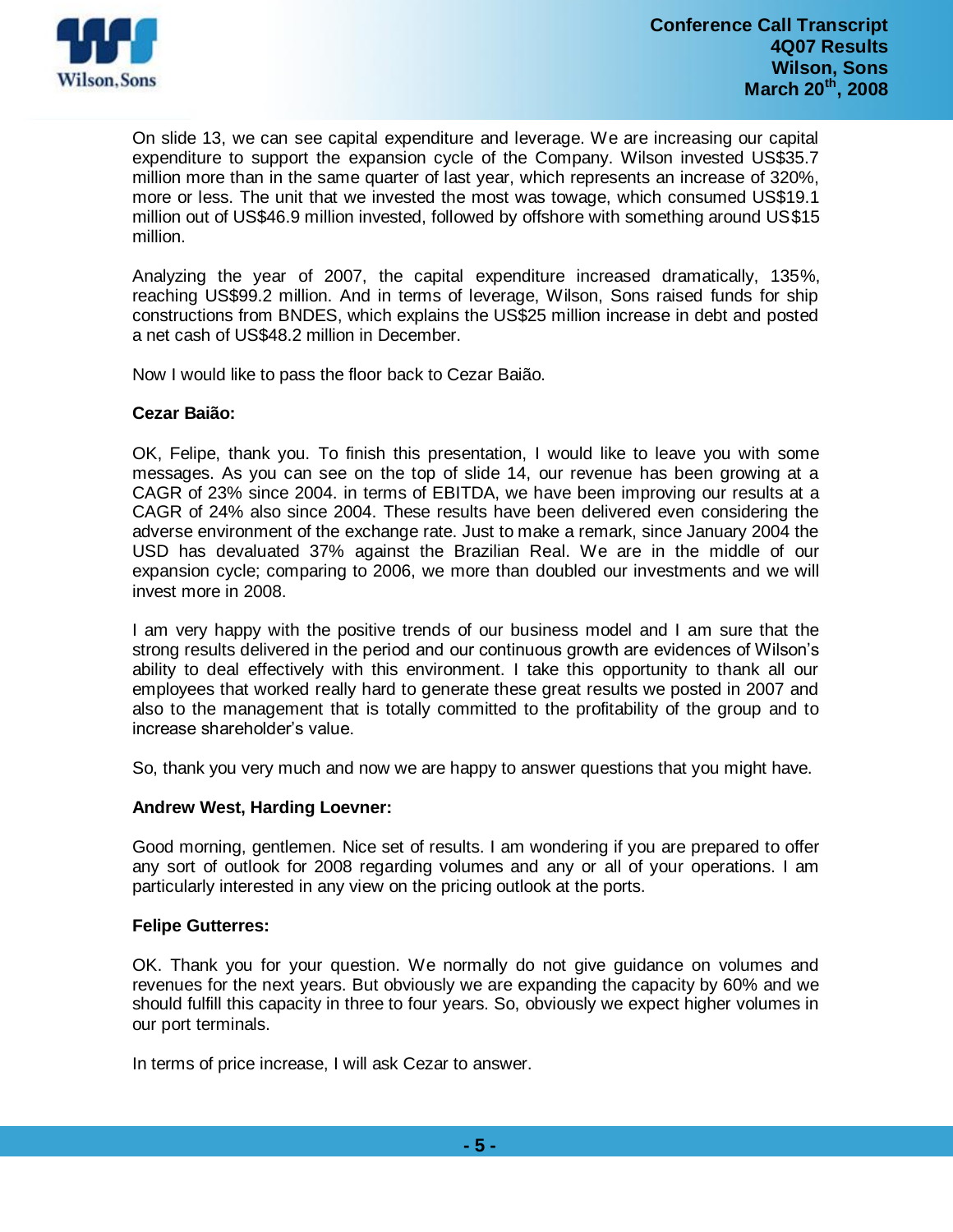

# **Cezar Baião:**

Before that one on price issue, I would also like to add on what Felipe just said. Related to our offshore division, we will be delivering two new PSVs during this year. So, for sure, our revenue coming from the offshore division will increase substantially during 2008.

Related to price increase, in the end 2007 we started negotiations with some owners or most of the owners and I would say that for our total port terminal division, we managed to increase price in the average of 15% in USD.

Did we answer all of your questions?

## **Andrew West:**

Well, you do not have to answer all of them, just the ones you are willing to.

### **Cezar Baião:**

Maybe I am missing something.

### **Andrew West:**

No. I was just hoping to sort of hear your outlook about, well, if not your own, what do you think the trends are in the economy? It sounds like with the currency it is easier to get inbound cargo than outbound, although maybe that is not the case at your ports.

I know that the offshore business has been great, so I am just wondering about the trends that you might see in regular towing maneuvers and volumes going to your ports, that sort of thing.

## **Cezar Baião:**

We are still very positive in our towage segment, I mean, related to towage we have a huge demand that in 2008 this will keep growing, new port terminals are coming, I would say that there are at least five new greenfield ports projects in Brazil and all of them will require tugs.

Just for example, Porto do Açu in the north of Rio de Janeiro is coming two years from now and they will need tugs. There are one or two gas terminals that for sure will require very powerful units and, because of that, we are very positive with the towage market in Brazil for the next years.

Besides that, the vessels are still growing in terms of size, which for us is very good, bigger vessels require more tugs and more powerful tugs and that is why we are still investing deeply in our towage fleet.